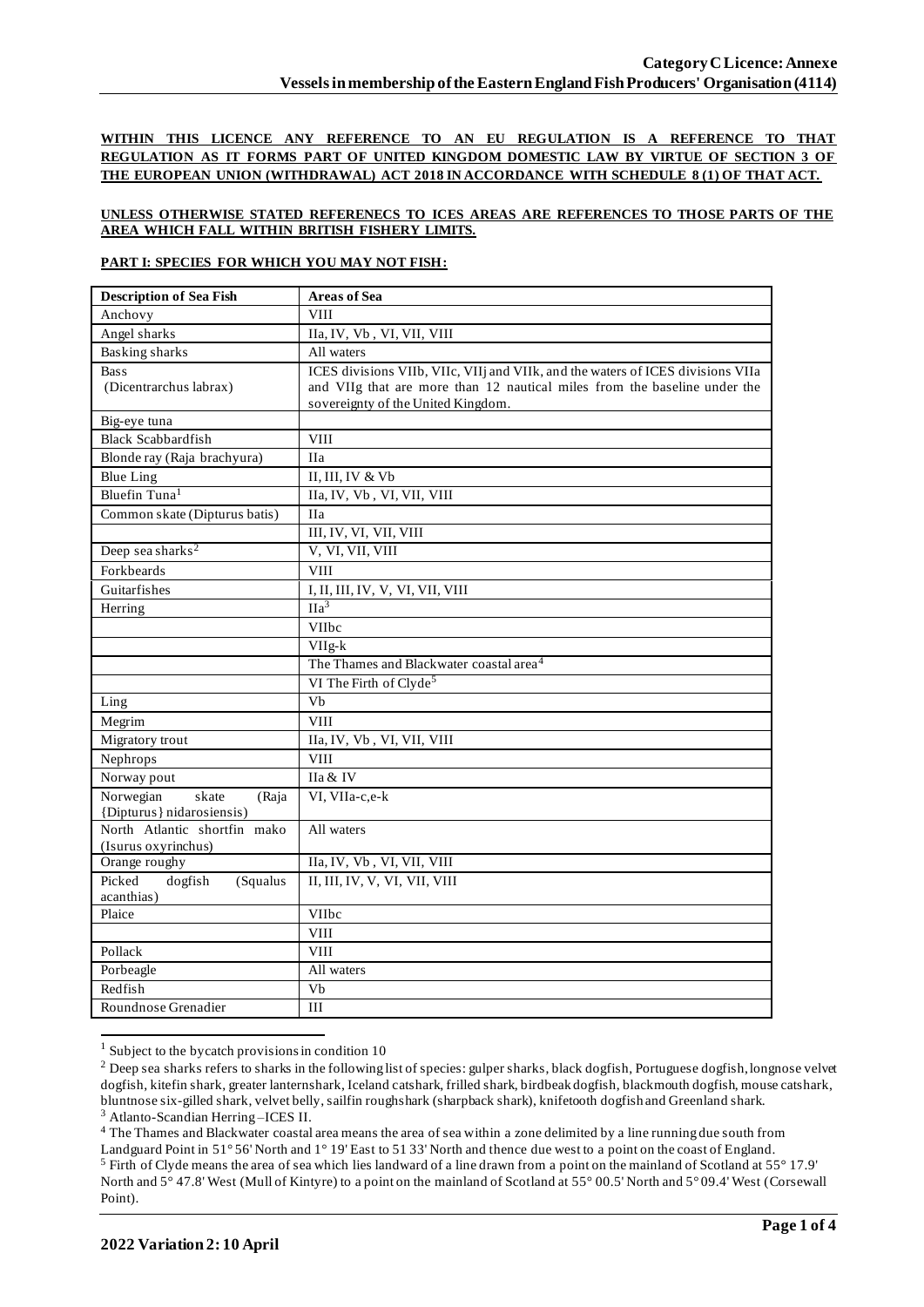| Salmon                                                 | IIa, IV, Vb, VI, VII, VIII                   |  |  |  |  |
|--------------------------------------------------------|----------------------------------------------|--|--|--|--|
| Sandeels                                               | Scottish Inshore Waters <sup>6</sup>         |  |  |  |  |
| <b>Skates and Rays</b>                                 | <b>VIII</b>                                  |  |  |  |  |
| Small-eyed<br>(Raja<br>ray<br>microocellata)           | IIa, IV, VIa, VIb, VIIa-c, VIIe and VIIh-k   |  |  |  |  |
| lanternshark<br><b>Smooth</b><br>(Etmopterus pusillus) | IIa, IV                                      |  |  |  |  |
|                                                        | I, V, VI, VII, VIII                          |  |  |  |  |
| Sole                                                   | <b>VIIbc</b>                                 |  |  |  |  |
|                                                        | <b>VIII</b>                                  |  |  |  |  |
| Starry Ray (Amblyraja radiata)                         | IIa, IIIa, IV, VIId                          |  |  |  |  |
| Thornback ray (Raja clavata)                           | <b>IIIa</b>                                  |  |  |  |  |
| Tope shark (Galeorhinus galeus)                        | When taken with longlines in IIa, IV; and in |  |  |  |  |
|                                                        | I, V, VI, VII, VIII                          |  |  |  |  |
| Undulate Ray (Raja undulata)                           | VI                                           |  |  |  |  |
| White sharks                                           | IIa, IV, Vb, VI, VII, VIII                   |  |  |  |  |
| White Skate (Rostroraja alba)                          | VI, VII, VIII                                |  |  |  |  |
| Whiting                                                | <b>VIII</b>                                  |  |  |  |  |

# **SPECIES FOR WHICH YOU MAY NOT FISH CONTINUED**

| <b>SPECIES</b> | <b>SEA AREAS</b>                                                              |
|----------------|-------------------------------------------------------------------------------|
| Mackerel       | IVa Flexibility box <sup>7</sup> (Seasonal closure 15th February – 31st July) |

### **PART II: QUOTA LIMITATIONS OF TAC STOCKS**

## **LICENCE HOLDERS ARE REMINDED THAT QUOTA LIMITS ARE IN LIVE WEIGHT.**

For the conversion factors that apply see the bottom of this Annexe.

| <b>TAC SPECIES</b>                  | <b>SEA AREA</b> | OUOTA LIMIT/ MONTH<br>UNLESS OTHERWISE<br><b>STATED</b> ) |
|-------------------------------------|-----------------|-----------------------------------------------------------|
| Greater Silver Smelt                | IIa, IV         | 0.1 tonnes per trip                                       |
|                                     | Vb, VI, VII     | 1 tonne per trip                                          |
| Ling                                | IIa, IV         | 0.1 tonnes per trip                                       |
| Tusk                                | Ha              | 0.1 tonnes per trip                                       |
| Blue Ling                           | IIa & IV        | 0.1 tonnes per trip                                       |
| Small-eyed ray (Raja microocellata) | VIIf-g          | 1.5 tonnes                                                |

| <b>DEEP-SEA SPECIES</b> | <b>SEA AREA</b>       |  |  |
|-------------------------|-----------------------|--|--|
| Alfonsinos              | IV, Vb, VI, VII, VIII |  |  |
| Black scabbardfish      | Ha, IV, Vb, VI, VII   |  |  |
| Forkbeards              | Ha, IV, Vb, VI, VII   |  |  |

<sup>&</sup>lt;sup>6</sup> "Scottish inshore waters" means the sea adjacent to the coast of Scotland and to the landward of a limit of 6 nautical miles from the baseline from which the territorial sea is measured, up to the mean high water mark of ordinary spring tides.

 $^7$  Mackerel caught in ICES Division IVa in the periods between 1 August and 15 February shall be recorded against the Western mackerel quota. All other catches of mackerel in ICES Division IVa shall be recorded against the North Sea mackerel quota and shall be subject to any quota limitations set out at **Part II** of this **Annex**.